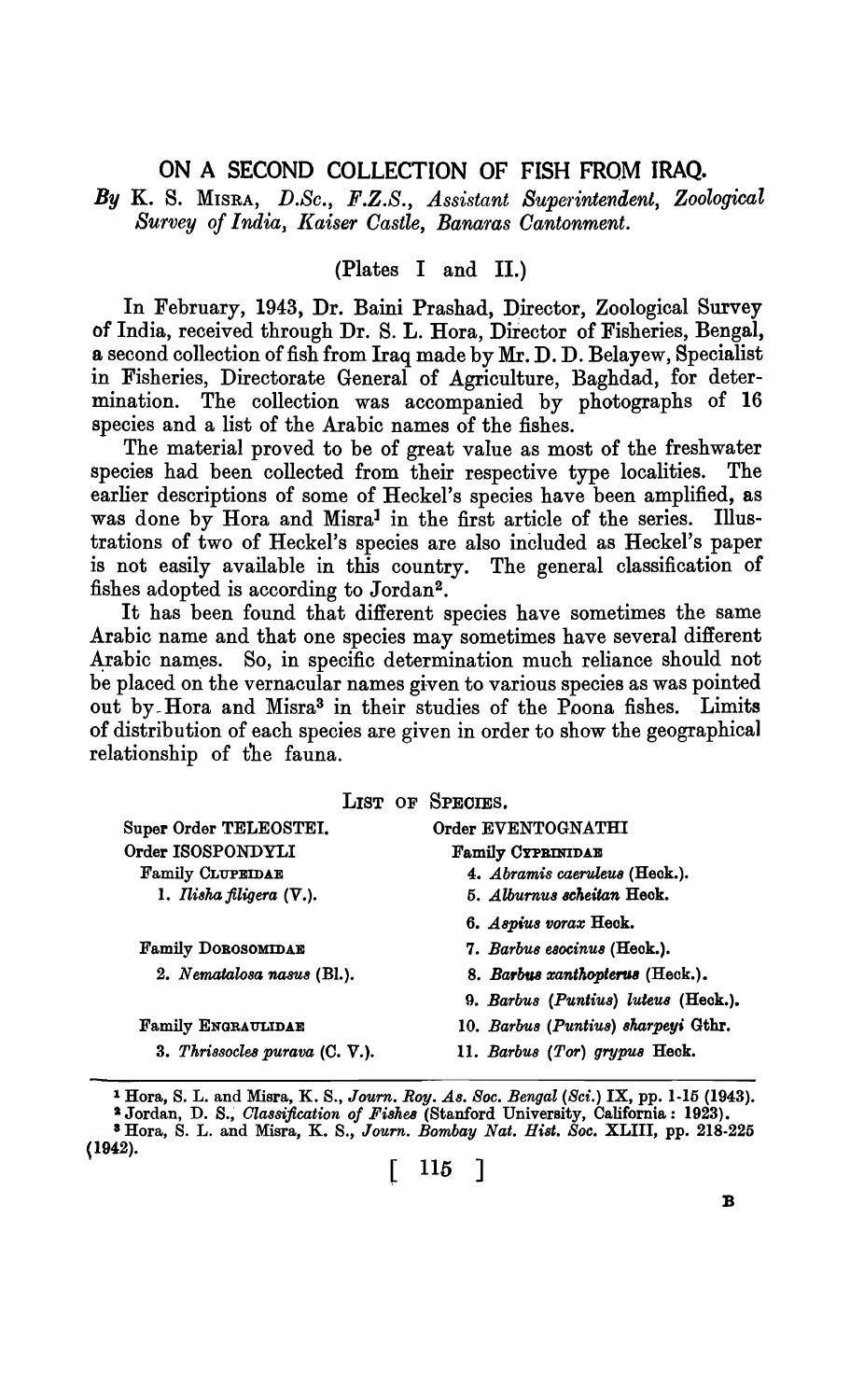Order NEMATOGNATHIT Family TACHYSURIDAE 12. *Tachysurus thalassinus* (Rüpp.). Family PAMPIDAE 16. Chondroplites chinensis (Eaphras.). Order SYNENTOGNATHI 17. Pampus argenteus (Euphras.). Family BELONIDAE *13. Strongylura 8trongylura* (van Hass.). Family POMADABIDAE Order HETEROSOMATA Family SOLEIDAE 14. Synaptura orientalis (Bl. Schn.). Super Order ACANTHOPTERYGII. Order PERCOMORPHI *18. Pomadasys argyreu8 (C.* V.) Family SOIAENIDAH. 19. Johnius belengerii (C. V.). *20. P8eudo8ciaena aina* (C. V.). Order GOBIOIDEA Family GOBIIDAE 21. Boleophthalmus dussumieri C. V.

Family MUGILIDAE

*-15. Mugil (Liza) ki8kni* Misra.

#### SYSTEMATIC ACCOUNT.

## Ilisha filigera (V.).

*1847. Pellonajiligera,* Valenoiennes, *Hist. Nat. Poise.* XX, p. 332 (type locality Coromandel; Bombay!).

*1878. Pellona jiligera,* Day, *Fi8h. India,* p. 648, pl. clxv, fig. 5.

*1923. lli8ka jiligera,* Norman, Ann. *Mag. Nat. Bist.* (9) XI, p. 10.

## Arabic name: *Abou-Avena.*

A single salted and dried specimen, 335 mm. in total length, which has been assigned to *Ilisha filigera*, was collected from the Persian Gulf. Mr. Belayew also sent a photograph of a specimen, 316 mm. in total length to faoilitate determination.

*Ilisha filigera* is distributed in the seas of India, Philippines and Indo-China.

#### Nematalosa nasus (Bl).

1795. Clupea nasus, Bloch, *Naturg. ausland. Fische* IX, p. 116, pl. eccexxix, fig. 1 (type locality: Malabar).

1878. *Chatoessus nasus*, Day, Fish. India, p. 634, pl. olx, fig. 4.

1887. Chatoessus nasus, Boulenger, Proc. Zool. Soc. London, p. 666 (Muscat).

1917. Nematalosa nasus, Regan, *Ann. Mag. Nat. Hist.* (8) XIX, p. 313.

<sup>&</sup>lt;sup>1</sup> Where more than one locality is given by the author, the first one is regarded as the typo looality. .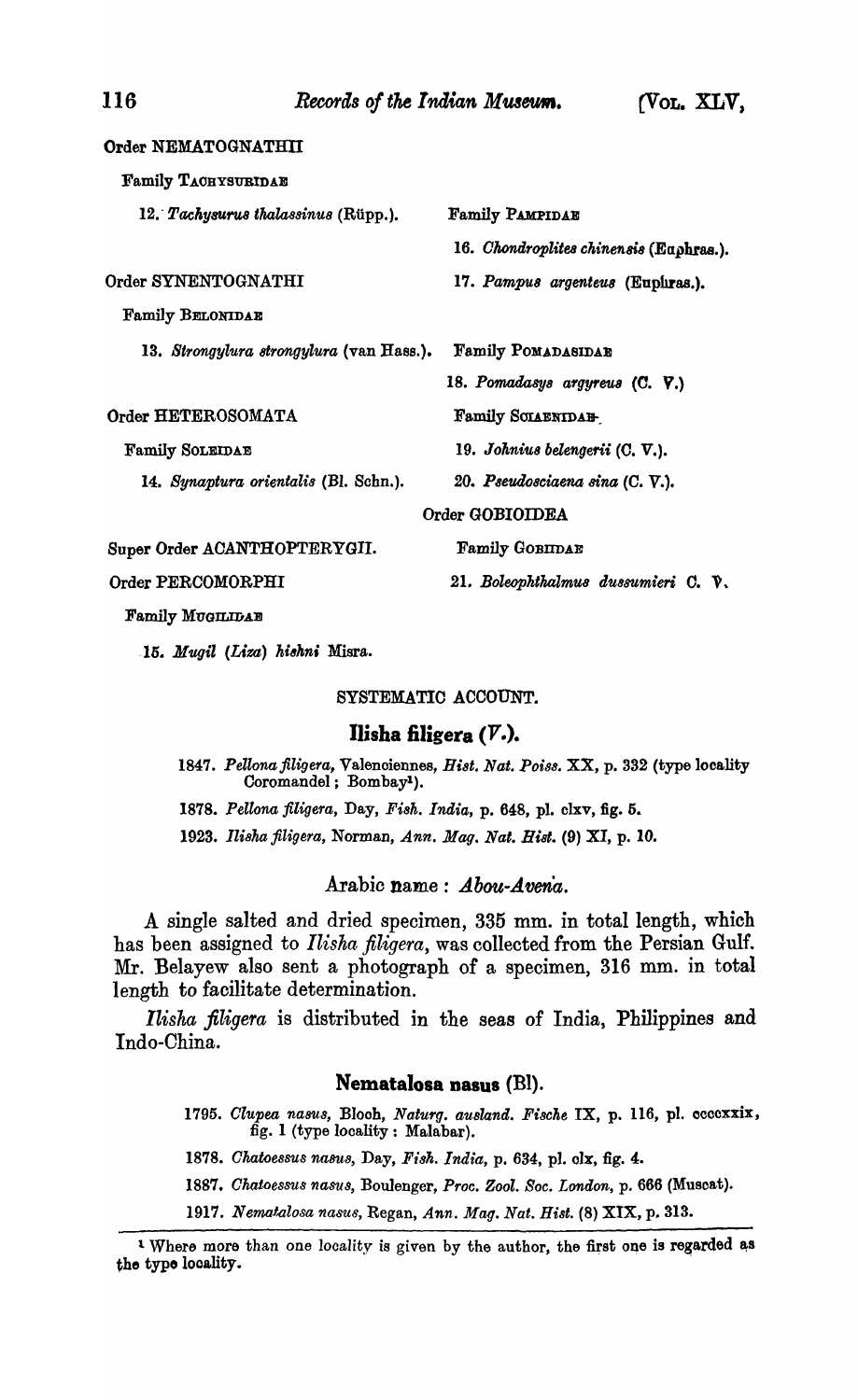## Arabi name: Yaffoud.

There are 3 specimens, 205 mm., 206 mm. and 210 mm. in total length which were collected from the Hor-el-Hammar Lake. In one specimen the last dorsal ray reaches halfway between the dorsal and caudal fins; and in other two specimens nearly to the base of the caudal fin. This species is good eating but bony.

*Nematalosa nasus* is distributed in the seas and estuaries of Sokotra, South Arabia, India, Ceylon, Burma, Malay Peninsula, Malay Archipelago, China, Formosa, New Guinea, Australia.

# Thrissocles purava  $(Ham.)$ .

- *1822. Olupea purava,* Hamilton, *Fish. Ganges,* pp. 238, 382 (type .looality : Ganges esturies).
- 1878. Engraulis purava, Day, Fish. India, p. 628, pl. clvii, fig. 2 (Sind).
- *1941. Thrissocles purava,* Fowler, *Bull. U. S. Nat. Mus.* (100) XIII, p. 677 (Philippines and adjacent seas).

# Arabic name: *Shika.*

There are 2 specimens of *Tkrissocles purava* (Hamilton), 163 mm· and 186 mm. in total length, from the Hor-el-Hammar Lake. It attains at least 12 inches in length; and is distributed in seas and estuaries of India, Malay Peninsula and Malay Archipelago.

## Abramis caeruleus (Heck.).

- *1841. AlbufflUS caeruleus,* Heckel, in Russegger's *Reisen* in *Europa, Asien und Africa* I, p. 1084, pl. xi, fig. 3 (type locality: Aleppo).
- 1868. Abramis caeruleus, Günther, Cat. Fish. Brit. Mus. VII, p. 308.

1884. Abramis caeruleus, Sauvage, *Nouv. Arch. Mus. Nat. Hist.* (2) VII, p. 6 (name only).

## Arabic name: *Lassafa.*

*D.3/S;* A.3!16; *P.1/14;* V.I/S; L.I.50; L.tr.11/6; 0.19.

There is a single specimen, 176 mm. in total length, which was collected from Hor Abou-Nedjin, Iraq.

The body is elevated. The length of the head is contained  $5·5$  times in total length and 4·3 times in length without caudal. The depth of body is contained 3·8 times in total length and 2·8 times in' length without caudal. The diameter of the eye is contained 3·1 times in the length of the head; 1·1 times in the interorbital distance; and 0·8 time in the length of the snout. The cleft of mouth is directed upwards. Both the jaws are equal. The lower labial fold is interrupted at the symphysis of the mandible. The body is covered with scales; there are 50 scales in longitudinal series along the lateral line; 4 rows between lateral line and the base of the pelvic fin.

The anal fin originates in advance of the last dorsal ray. The abdomen is round and is not keeled, both preventrally and postventrally. The tip of the dorsal fin is blackish.

*Abramis caeruleus* was originally described from Aleppo; and has been recorded for the first time from Hor Abou-Nedjin.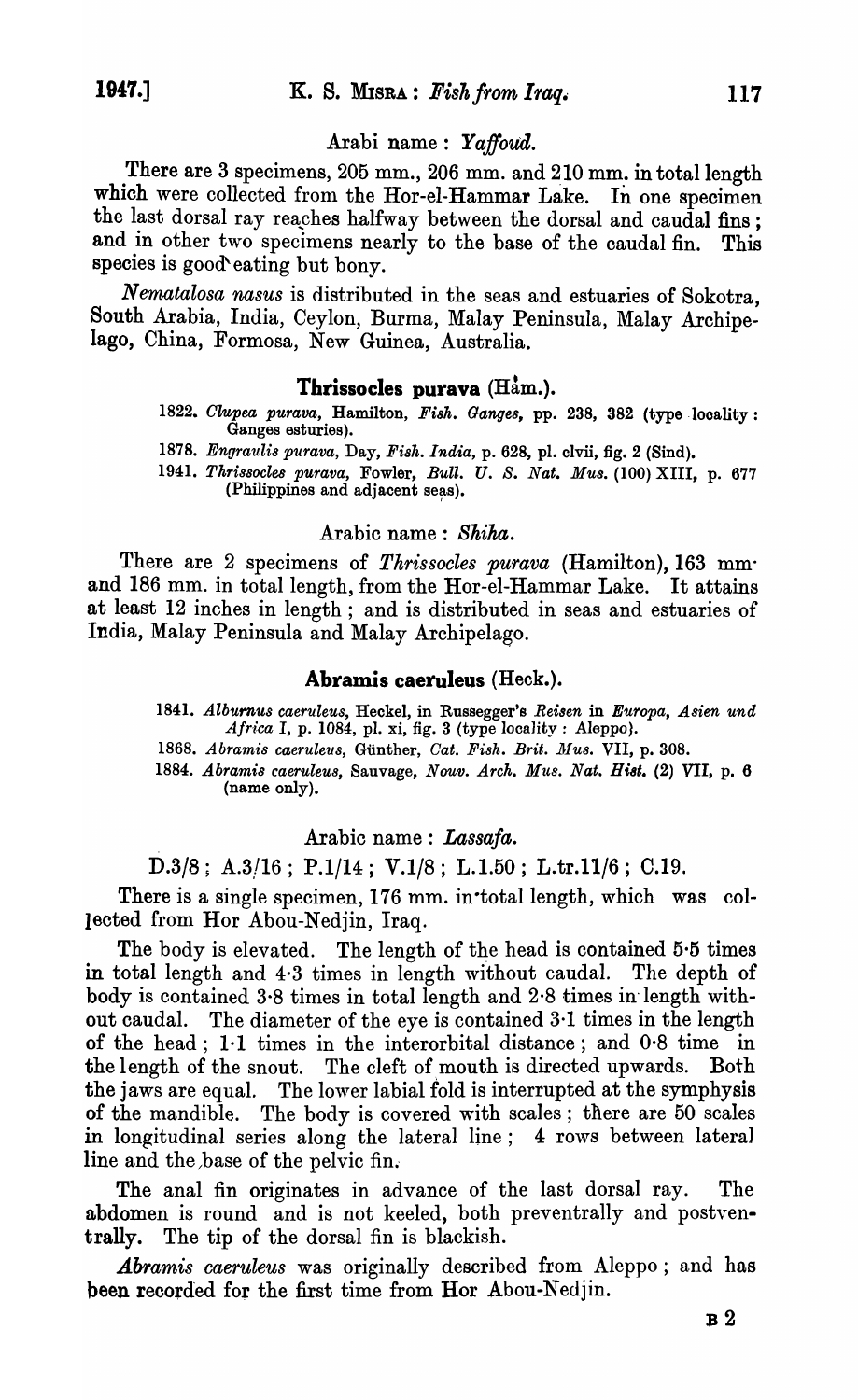

TEXT-FIG. 1.-Abramis caeruleus (Heck.). *a.* lateral view:  $\times$  4/7; *b.* ventral surface of head and part of body:  $\times$  4/7.

 $\boldsymbol{M}\boldsymbol{e}$  *asurements* in *millimetres* and scale counts.

| Total length                              | $\ddot{\phantom{0}}$ | $\bullet$            | $\ddot{\phantom{0}}$ | $\bullet\,\bullet$   | $\bullet\bullet$     | $176 - 0$ |
|-------------------------------------------|----------------------|----------------------|----------------------|----------------------|----------------------|-----------|
| Standard length                           | $\ddot{\phantom{a}}$ | . .                  | $\bullet$            | $\ddot{\phantom{a}}$ | $\bullet\bullet$     | 140.0     |
| Length of head                            | $\ddot{\phantom{a}}$ | . .                  | $\bullet$            | $\ddot{\phantom{0}}$ | $\bullet$            | $31-5$    |
| Width of head                             | $\bullet$            | $\ddot{\phantom{a}}$ | $\bullet\bullet$     | $\bullet\bullet$     | $\bullet\bullet$     | $17 - 0$  |
| Height of head                            | $\ddot{\phantom{0}}$ | $\ddot{\phantom{0}}$ | $\bullet$            | $\ddot{\phantom{0}}$ | $\bullet$            | $24 - 0$  |
| Diameter of eye                           | $\ddot{\phantom{a}}$ | $\ddot{\phantom{0}}$ | $\bullet$            | $\bullet$            | $\bullet$            | $10-0$    |
| Interorbital width                        | $\ddot{\phantom{a}}$ | $\ddot{\phantom{0}}$ | $\bullet$            | $\ddot{\phantom{0}}$ | $\bullet\bullet$     | $11-0$    |
| Length of snout                           |                      | $\bullet$            | $\ddot{\phantom{a}}$ | $\bullet\bullet$     | $\ddot{\phantom{0}}$ | $8 - 0$   |
| Depth of body                             |                      | $\ddot{\phantom{a}}$ | $\bullet$            | $\bullet\bullet$     | $\ddot{\phantom{1}}$ | 46.0      |
| Width of body                             |                      | $\ddot{\phantom{a}}$ | $\bullet$            | $\bullet$            | $\bullet$            | $15 - 0$  |
| Length of caudal peduncle                 |                      | $\ddot{\phantom{0}}$ | $\bullet\bullet$     | $\bullet$            | $\ddot{\phantom{0}}$ | 25.0      |
| Least height of caudal peduncle           |                      |                      | $\bullet$            | $\bullet\bullet$     | $\bullet$            | $15 - 0$  |
| Length of dorsal spine                    |                      | . .                  | $\ddot{\bullet}$     | $\ddot{\phantom{a}}$ | . .                  | $31-5$    |
| Longest ray of dorsal fin                 |                      | $\ddot{\phantom{a}}$ | $\ddot{\phantom{1}}$ | $\bullet$            | $\bullet\bullet$     | $34 - 5$  |
| Longest ray of pectoral fin               |                      | $\bullet$            | . .                  | $\bullet$            | $\ddot{\phantom{0}}$ | $29 - 0$  |
| Longest ray of pelvic fin                 |                      |                      | . .                  | $\bullet$            | $\ddot{\phantom{0}}$ | $22 - 0$  |
| No. of scales along L. 1                  |                      | $\ddot{\phantom{a}}$ | $\bullet\bullet$     | . .                  | $\bullet$            | 50        |
| No. of scales between L. 1 and $\nabla$ . |                      |                      |                      | $\bullet\bullet$     |                      | 4         |

# Alburnus scheitan Heck.

1843. Alburnus scheitan, Heckel in Russegger's Reisen in Europa, Asien und Africa II, p. 264 (type locality: River Araxes). 1868. *Alburnus 8cheitan,* Gunther, Oat. *Fish. Brit. MU8.* VII, p. 317.

# Arabic name: Smnan.

D.2/8; A.3/12; P.1/15; V.2/7-8; L.1.70-72; L.tr.11/7; C.19.

There are 5 specimens, ranging from 105 mm. to 175 mm. in total length, which were collected from the Tigris River. As no suitable description of *Alburnus scheitan* is available, I fully describe this species,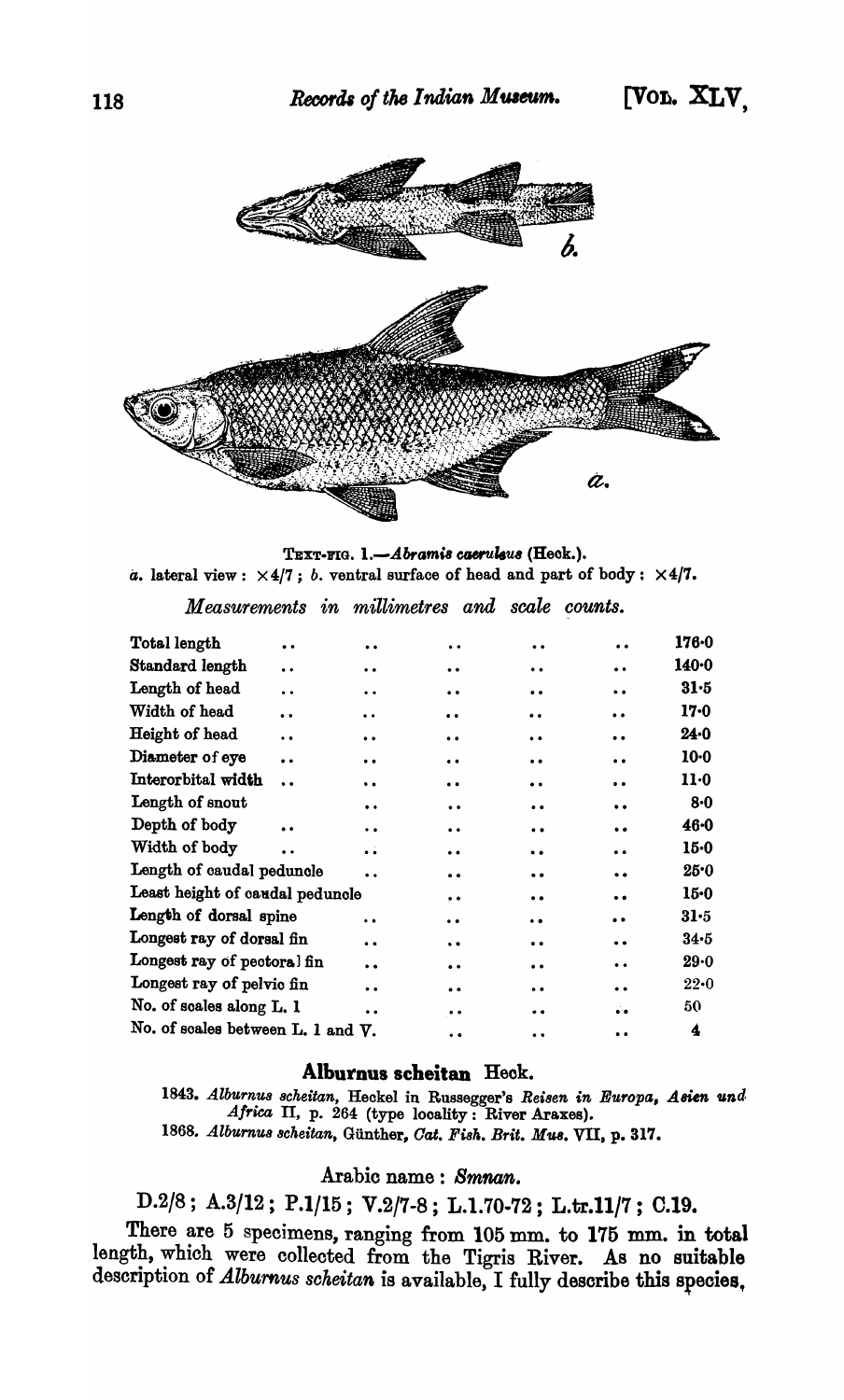The body is elongated. The length of the head is contained from 4·8 to 5·0 times in the standard length and from 5·9 to 6·1 times in the total length. The depth of body is nearly equal to the length of head, from  $4.8$  to  $5.6$  times in standard length, and from  $5.9$  to  $7.0$  times in . total length. The diameter of the eye is contained from 2-7 to 3·1 times in length of head from  $0.7$  to  $1.0$  time in the interorbital distance, and from  $0.77$  to  $0.88$  times in the length of the snout. The cleft of the mouth is directed upwards, the lower jaw projecting beyond the upper. The least height of the caudal peduncle is contained from 2.4 to 2.7 in the length of the caudal peduncle. There are 12 gill-rakers on the lower limb of the anterior arch. They are slender, lanceolate and closely set; and are contained more than two times in the length of gill filaments. The abdomen behind the ventral is compressed into an edge. The body is covered with small scales; there are  $70-72$  scales in longitudinal series along the lateral line;  $4\frac{1}{2}$  rows between the lateral line and base of the ventral fin; 11/7 rows in the lateral transverse.

The dorsal fin is situated behind the pelvics. The anterior anal rays are behind the vertical from the last dorsal ray. The longest ray of the peotoral is nearly equal to the dorsal; and terminates at some distances from the root of the pelvics. The dorsal surface of the body above the lateral line is greyish and the lower surface is silvery. A lead-coloured band runs along and above the lateral line.

*Alburnus scheitan* Heckel which was originally described from the river Araxes, may turn out to be synonymous with *Alburnus mossulensis* Heckel when a large number of specimen of *Alburnus scheitan* is available for study. I do not see any difference of specific importance between them. *Alburnus scheitan* has been recorded for the first time from the river Tigris.

| Total length<br>$\ddot{\phantom{0}}$    | $\ddot{\phantom{0}}$ | $\bullet\; \bullet$  | $105 - 0$      | 173.0          | 175.0          |
|-----------------------------------------|----------------------|----------------------|----------------|----------------|----------------|
| Standard length<br>$\ddot{\phantom{0}}$ | $\ddot{\phantom{a}}$ | $\ddot{\phantom{0}}$ | $85 - 0$       | $140 - 0$      | 144.0          |
| Length of head<br>$\ddot{\phantom{0}}$  | $\ddot{\phantom{0}}$ | $\ddot{\phantom{a}}$ | $17-5$         | $29 - 0$       | $28 - 5$       |
| Width of head<br>$\ddot{\phantom{a}}$   | $\bullet$            | $\bullet$            | 8·0            | 14.0           | 14.0           |
| Height of head<br>$\ddot{\phantom{a}}$  | $\ddot{\phantom{0}}$ | $\bullet$            | $11-0$         | $19-0$         | $20 - 0$       |
| Diameter of eye<br>$\ddot{\phantom{a}}$ | $\ddot{\bullet}$     | $\ddot{\phantom{0}}$ | 6.5            | 9.0            | $9-0$          |
| Interorbital width                      | $\ddot{\phantom{0}}$ | $\ddot{\bullet}$     | 5.0            | $9-0$          | $9 - 0$        |
| Length of snout<br>$\ddot{\phantom{a}}$ | $\ddot{\phantom{0}}$ | $\bullet$            | 5.0            | 7.0            | 8.0            |
| Depth of body<br>$\ddot{\phantom{a}}$   | $\ddot{\bullet}$     | $\ddot{\phantom{0}}$ | 15.0           | 29.0           | $28 - 0$       |
| Width of body<br>$\ddot{\phantom{a}}$   | $\ddot{\phantom{0}}$ | $\ddot{\phantom{0}}$ | 6·5            | 14.0           | 14.0           |
| Length of dorsal fin                    | $\ddot{\phantom{0}}$ | $\ddot{\phantom{a}}$ | $16-0$         | $23 - 0$       | $26 - 0$       |
| Longest ray of pectoral fin             | $\ddot{\phantom{0}}$ | $\bullet$            | $15-5$         | $27 - 0$       | $26 - 0$       |
| Longest ray of pelvic fin               | $\ddot{\phantom{0}}$ | $\bullet$            | $11-5$         | $20 - 0$       | 180            |
| Length of caudal peduncle               | $\ddot{\phantom{a}}$ | $\bullet$            | $19-0$         | $32 - 0$       | $30 - 0$       |
| Least height of caudal peduncle         |                      | $\bullet$            | 7.0            | $12-5$         | 12.0           |
| No. of scales along L. l.               | $\ddot{\phantom{a}}$ | $\bullet$            | 71             | 70             | 72             |
| No. of scales between L. l. and V.      |                      | $\bullet$            | 4 <sub>1</sub> | 4 <sub>t</sub> | 4 <sub>i</sub> |
|                                         |                      |                      |                |                |                |

# *Measurements in millimetres and scale counts.*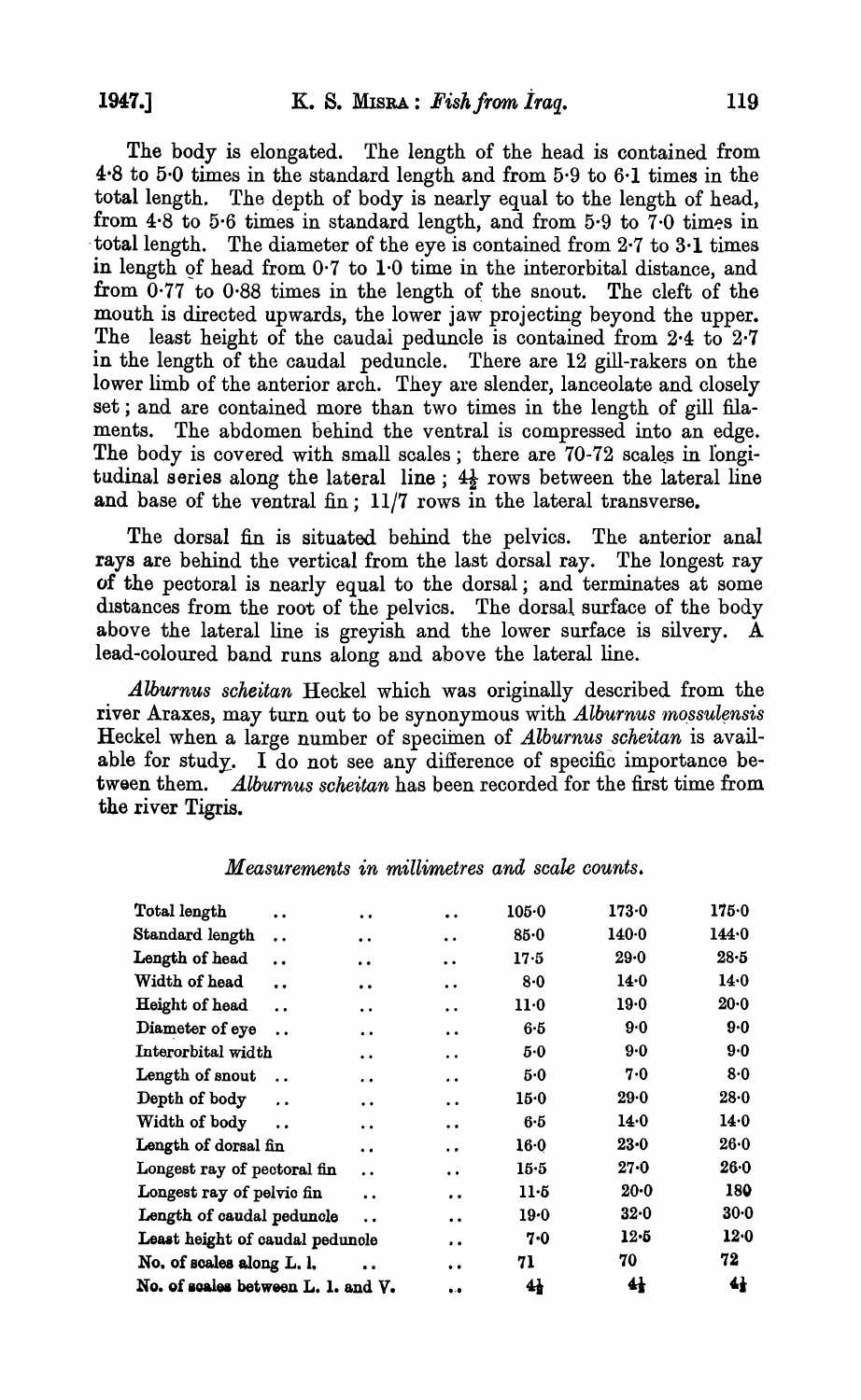#### Aspius vorax Heck.

(Plate I, fig. 1).

1841. *Aspius vorax*, Heckel, in Russegger's *Reisen in Europa*, Asien und Africa  $1, p. 1081, pl. x, fig. 3 (type locality: Tigris).$ 

1868. Aspius vorax, Günther, *Cat. Fish. Brit. Mus.* VII, p. 311.

1874. Aspius vorax, Günther, *Ann. Mag. Nat. Hist.* (4) XIV, p. 37 (name only).

*1884. A8piu8 t'orax,* Sauvage, *Nouv. Arch. MU8. Nat. Hi8t.* (2) VII, p. 7 (name only).

Arabic name : Shillik.

D.2/9; A.2/11; P.1/17; V.1/8; L.1.96; L.tr.18/10; C.19.

There is only one specimen, 386 mm. in total length which was collected from the Tigris. Mr. Belayew also sent a photograph of a bigger specimen, 454 mm. in total length. The measurements and scale counts of the specimen examined by me are given below.

*Aspius vorax* has been recorded only from the Tigris river.

## *Measurements in millimetres and scale counts.*

| Total length                    | $\ddot{\phantom{a}}$ |                      | . .                  | . .                  | $\ddot{\phantom{a}}$                         | 386.0    |
|---------------------------------|----------------------|----------------------|----------------------|----------------------|----------------------------------------------|----------|
| Standard length                 | $\ddot{\phantom{a}}$ | $\bullet\bullet$     | $\bullet$            |                      | $\bullet$                                    | 335.0    |
| Length of head                  | $\bullet\bullet$     | $\cdot$ $\cdot$      | $\ddot{\phantom{0}}$ | $\ddot{\phantom{0}}$ | $\bullet\;\bullet$                           | 94.0     |
| Width of head                   | $\ddot{\phantom{0}}$ | $\ddot{\phantom{a}}$ | $\cdot$ $\cdot$      | $\bullet\ \bullet$   |                                              | 39.0     |
| Height of head                  | $\ddot{\phantom{a}}$ | . .                  | $\ddot{\phantom{a}}$ | . .                  | $\bullet\hspace{1mm}\bullet\hspace{1mm}$     | 49.0     |
| Diameter of eye                 | $\ddot{\phantom{0}}$ | $\ddot{\phantom{0}}$ | $\cdot$ .            | $\bullet\bullet$     | $\bullet\bullet$                             | 15.0     |
| Length of snout                 | $\ddot{\phantom{a}}$ | $\bullet\bullet$     | $\ddot{\phantom{0}}$ | $\ddot{\phantom{0}}$ | . .                                          | 26·0     |
| Interorbital width              | $\ddot{\phantom{0}}$ | $\bullet$            | $\bullet$            | $\ddot{\phantom{0}}$ | $\bullet\;\bullet$                           | $20 - 0$ |
| Depth of body                   | $\ddot{\phantom{a}}$ | $\bullet\bullet$     | $\bullet$            | $\cdot$ $\cdot$      | $\bullet\bullet$                             | 74.0     |
| Width of body                   | $\ddot{\phantom{0}}$ | $\bullet$ $\bullet$  | $\cdot$ $\cdot$      | . .                  | $\bullet\bullet$                             | 43.0     |
| Length of dorsal fin            |                      |                      | $\ddot{\phantom{a}}$ | . .                  | $\cdot$ .                                    | 41.0     |
| Length of pectoral fin          |                      | $\bullet$            | $\bullet$            | $\ddot{\phantom{a}}$ | $\ddot{\cdot}$                               | 53.0     |
| Length of ventral fin           |                      | $\ddot{\phantom{0}}$ | $\ddot{\phantom{0}}$ | $\ddot{\phantom{a}}$ | $\bullet$ $\bullet$                          | 41.0     |
| Length of caudal peduncle       |                      | . .                  |                      |                      |                                              | 65.0     |
| Least height of caudal peduncle |                      |                      |                      |                      |                                              | 31.5     |
| No. of scales along L. 1.       |                      | . .                  |                      |                      | $\bullet\hspace{1.9mm}\bullet\hspace{1.9mm}$ | 96       |

## Barbus esocinus (Heck.).

(Plate I, fig. 2.)

1841. Luciobarbus esocinus, Heckel, in Russegger's *Reisen Europa, Asien und Africa* I, p. 1054, pI. iv, fig. 2 (type locality: River Tigris near Mossul). 1868. Barbus esocinus, Günther, Cat. Fish. Brit. Mus. VII, p. 86.

### Arabic name: *Biz.*

*D.3/8; A.3/5;* P.I/I8; V.2/8; L.I.76-78; C.I9.

Mr. Belayew could not obtain a specimen of 'Biz' of a suitable size for sending to India. Therefore he sent a photograph of a specimen, about 1,150 mm. in total length with its fins and pharyngeal bones to facilitate determination. The photograph of 'Biz' with the help of fins, pharyngeal teeth and scale counts has been assigned to *Barbus esocinus* (Heckel). Pharyngeal teeth are arranged as 4, 3, 2/2, 3, 4,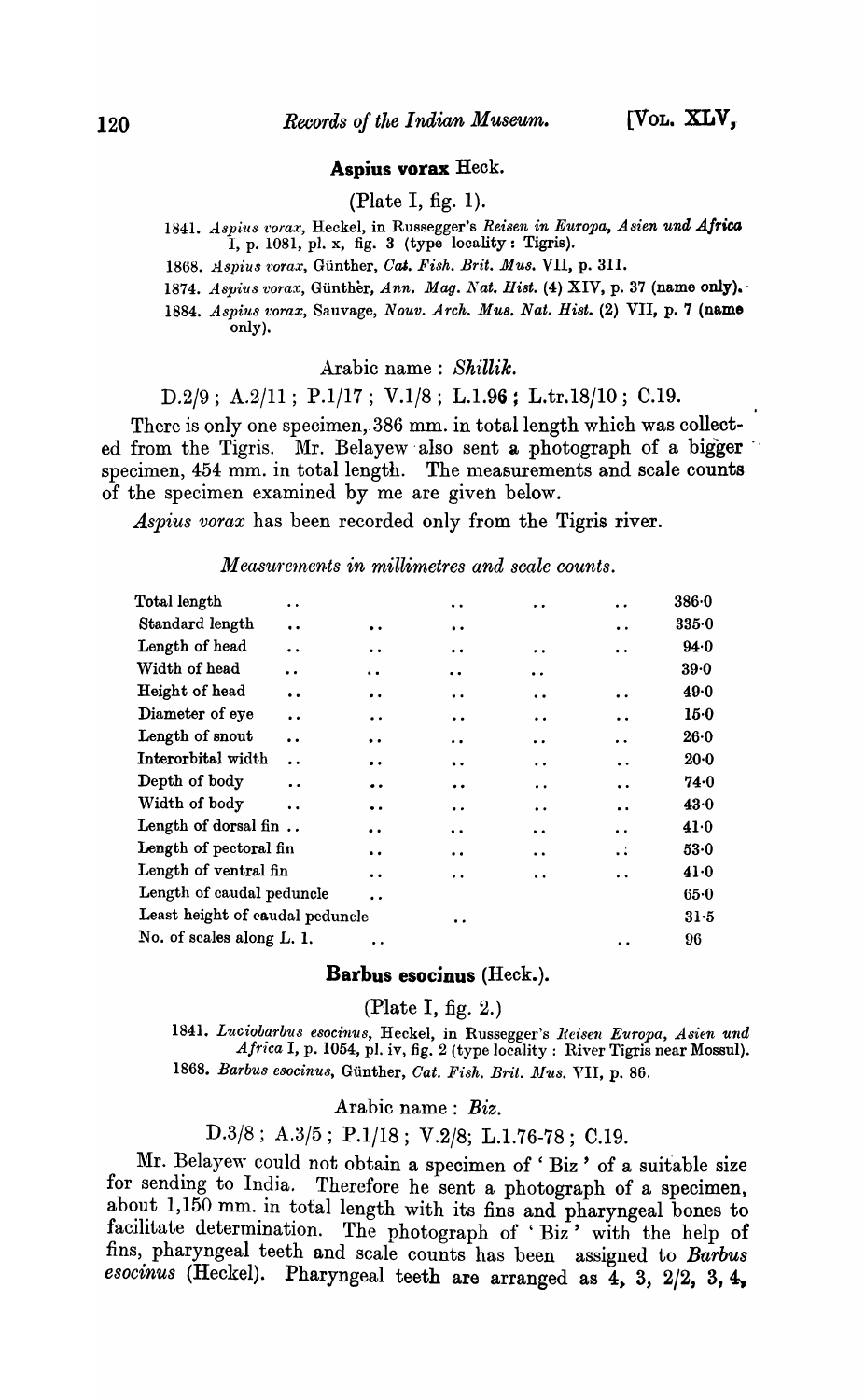*Barbus esocinus* (Heckel) -is closely allied to *Barbus subqu'incunciatus*  Gthr., but the two can be distinguished by the following table of characters.

| Barbus esocinus (Heckel). | Barbus subquincunciatus Gthr. |  |
|---------------------------|-------------------------------|--|
|---------------------------|-------------------------------|--|

1. Lateral line scale 76-78 1. Lateral line scale 82.

2. Lateral transverse scale  $12/12$ . 2. LateraJ transverse scale  $16/16$ .

*Barbus esocinus* (Heckel) has been recorded only from the Tigris river.

# **Batbus xanthopterus** (Heck.).

(Plate II, figs. 1, 2.)

- 1841. Luciobarbus xanthopterus, Heckel, in Russegger's *Reisen* in Europa, Asien *und Africa* I, p. 1053, pl. iv, fig. 1 (type locality: Tigris near Mossul).
- *1841. Luciobarbus schejch,* Heckel, in Russegger's *Reisen* in *Europa, Asien*  und Africa I, p. (1055 type locality: River Tigris near Mossul).

*1868. Barbus xanthopteru8,* Giinther, *Cat. Fish. Brit. Mus.* VII, p. 86.

1868. Barbus scheich, Günther, Cat. Fish. Brit. Mus. VII, p. 87.

1874. Barbus scheich, Günther, *Ann. Mag. Nat. Hist.* (4) XIV, p. 37.

*1884. Barbus xanthopterus,* Sauvage, *Nouv. Arch. Mus. Nat. [list.* (2) VII, p.30.

Arabic name: *Gattan* or *N obbash.* 

# ]).3/8; *A.3/5;* L.l.60.

Of the two specimens of *Barbus xanthopterus* which were collected from the Tigris, the larger, 491 mm. in total length, is a deep-bodied form, while the smaller, about 466 mm. in total length, is a shallowbodied form. The serrated dorsal spine is comparatively more developed in the narrower form than in the other. The labial fold is interrupted in the middle.

In 1874, Günther *(loc. cit.)* thus wrote about *Barbus scheich*: "The examples are the first I have seen; they vary considerably in the comparative length of the dorsal spine; and I have no longer any doubt that *Luciobarbus xanthopterus* of Heckel and *Lllciobarbus rnystaceus* of the same author are founded on individual variations of the same species." In 1884, Sauvage *(loc. cit.)* agreeing with Günther put *Luciobarbus scheich* Heckel and *Luciobarbus mystaceus* Heckel under the synonymy of *Barbus xanthopterus* (Heckel). I have not seen any specimens of *Luciobarbu8 mystaceus,* but I agree with the views expressed by Günther and Sauvage.

An examination of the gonads of *Barbus xanthopterus* revealed that the deeper and narrower forms are respectively the females and males of *Barbus xanthopterus*. In the male the body is proportionately less deep, and the dorsal fin is more concave. The secondary sexual differences noted above can be made out clearly from a comparison of the drawings of a male and a female specimen reproduced on the piate.

*Barbus xanthopterus* has been recorded from the rivers Tigris and Euphrates.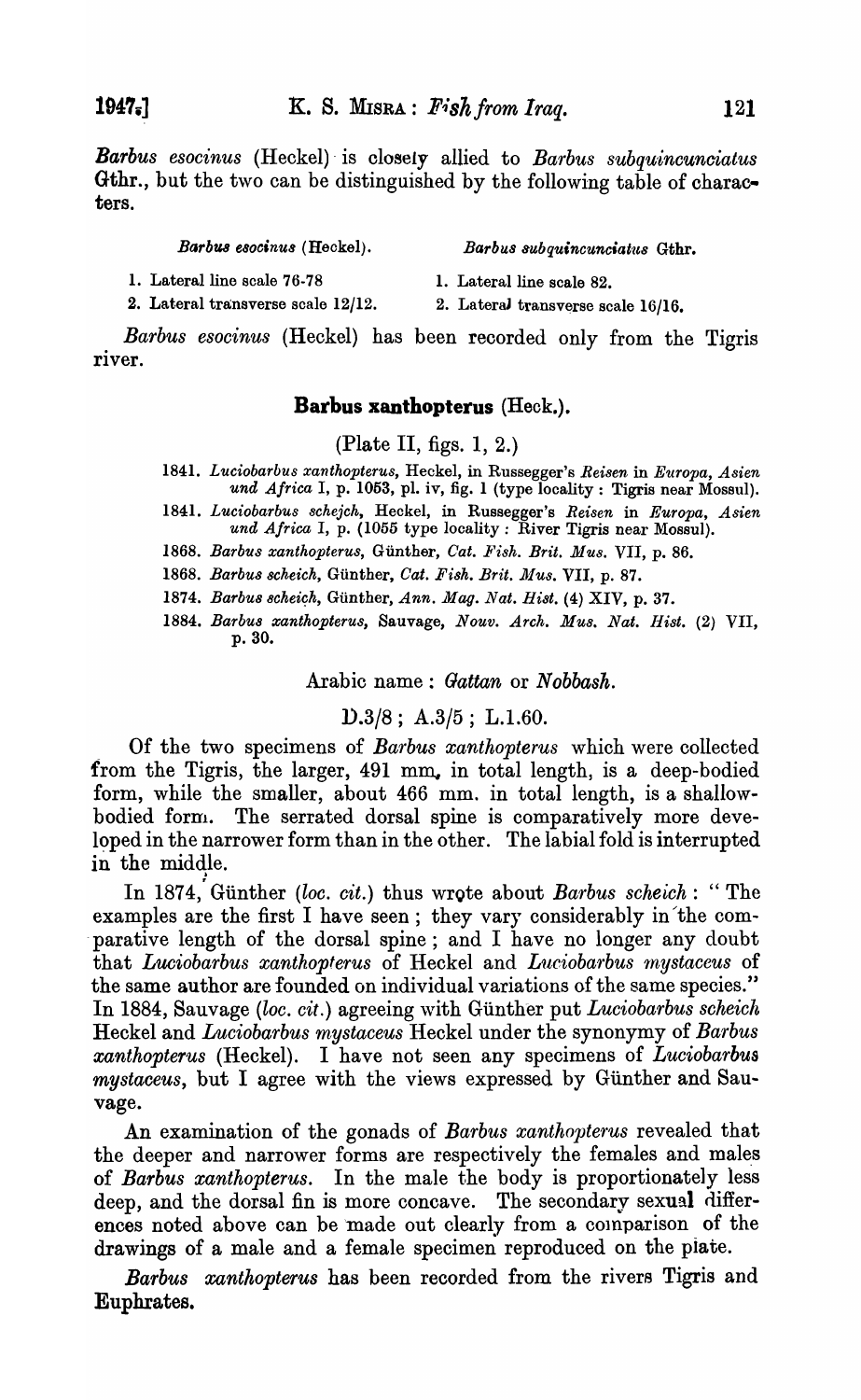### **Barbus (Puntius) luteus (Heck.).**

1841. Systomus luteus, Heckel, in Russegger's *Reisen* in *Europa*, Asien und Africa I, p. 1016, pl. vi, fig. 1 (type locality: Orontes and Tigris).

*1868. Barbusluteus,* Gunther, *Oat. FiBh. Brit. Mus.* VII, p. 141.

1943. Barbus (Puntius) luteus, Hora and Misra, *Journ. Roy. As. Soc. Bengal*  $(Sci.)$  IX, p. 4, text-fig. 2.

Arabic name: *Binni Hamour; Binni Himri* or *Binni* of *Shifatha.* 

D.3/10, P.1/15; V.1/8; A.2/6; L.1.28; L.tr. 5/4.

There are 4 specimens ranging between 210 mm. and 260 mm. in total length, which were oollected from Shifatha.

*Barbus (Puntius) luteus* is stated to be found in the Hors and the Rivers Shatt-al-Arab, Tigris, Euphrates, and Dialeh.

#### **Barbus** (Puntius) sharpeyi Gthr.

1874. Barbus sharpeyi, Günther, Ann. *Mag. Nat. Hist.* (4) XIV, p. 38, pl. ix (type locality: Tigris, Baghdad).

#### Arabio name: *Binni.*

## *D.3j8;* P.ljI7; V.lj8; *A.3/5;* L.I.30; L.tr.4/5.

There is a single specimen, 295 mm. in total length, which has been assigned to *Barbus (Puntius) sharpeyi* Gthr. Günther *(loc. cit.)* described and figured *Barbus sharpeyi* from Baghdad, on the River Tigris and stated that its vernacular name was" Aradah " I have now examined a specimen of the same species from the river Tigris which was received under a different Arabic name "Binni"; it agrees in all respects with Giinther's description of the species. There are few tubercles on the snout and the labial fold is interrupted in the middle. The colouration is uniform but the tips of the pectoral, ventral and caudal fins-are dusky.

*Barbus (Puntius) sharpeyi* is closely allied to *Bamus (Puntius) luteus*  Heckel but the two can be distinguished by the following characters.

*Barbus (Puntius) sharpeyi* (Gthr.) *Barbus (Puntius) luteu8* (Heck.).

- 1. D. 11-12 1. D. 13-14
- 2. Scales along L. 1.30-31
- 3.  $3\frac{1}{2}$  Scales between L. 1. and V.

- 
- 2. Scales along L. 1.28
- 4. Barbels absent
- 3.  $2\frac{1}{2}$  Scales between L. 1. and V. 4. A pair of short maxillary barbel.

Both *Barbus (Puntius) sltarpeyi* and *Barbus (Puntius) luteus* are characterised by having a smooth dorsal spine.' *Barbus (Purttius) skarpeyi* has been recorded only from the river Tigris.

## **Barbus (Tor) grypus** Heck.

- 1841. Barbus grypus, Heckel, in Russegger's *Reisen* in *Europa, Asien und Afnca* I, p. 1048, pl. iii, fig. 1 (type locality: Tigris near Mossul).
- 1841. *Labeobarbus kotschyi*, Heckel, in Russeger's *Reisen* in *Europa*, Asien und *Afnca* I, p. 1049, pI. iii, fig. 2 (type locality: Tigris near Mossul).
- *1808. BaTbu8 grypus,* Gunther, *Oat. FiBh. Brit. Mus.* VII, p. 109.
- *1868. Barbu8 kot8chyi,* Gunther, *Oat. FiBh. Brit. Mus.* VII, p. 109.
- 1874. *Barbus kotschyi, Günther, Ann. Mag. Nat. Hist.* (4) XIV, p. 37.

1884. Barbus grypus, Sauvage, Nony Arch. us. Na Hist. (2) VII, p. 33.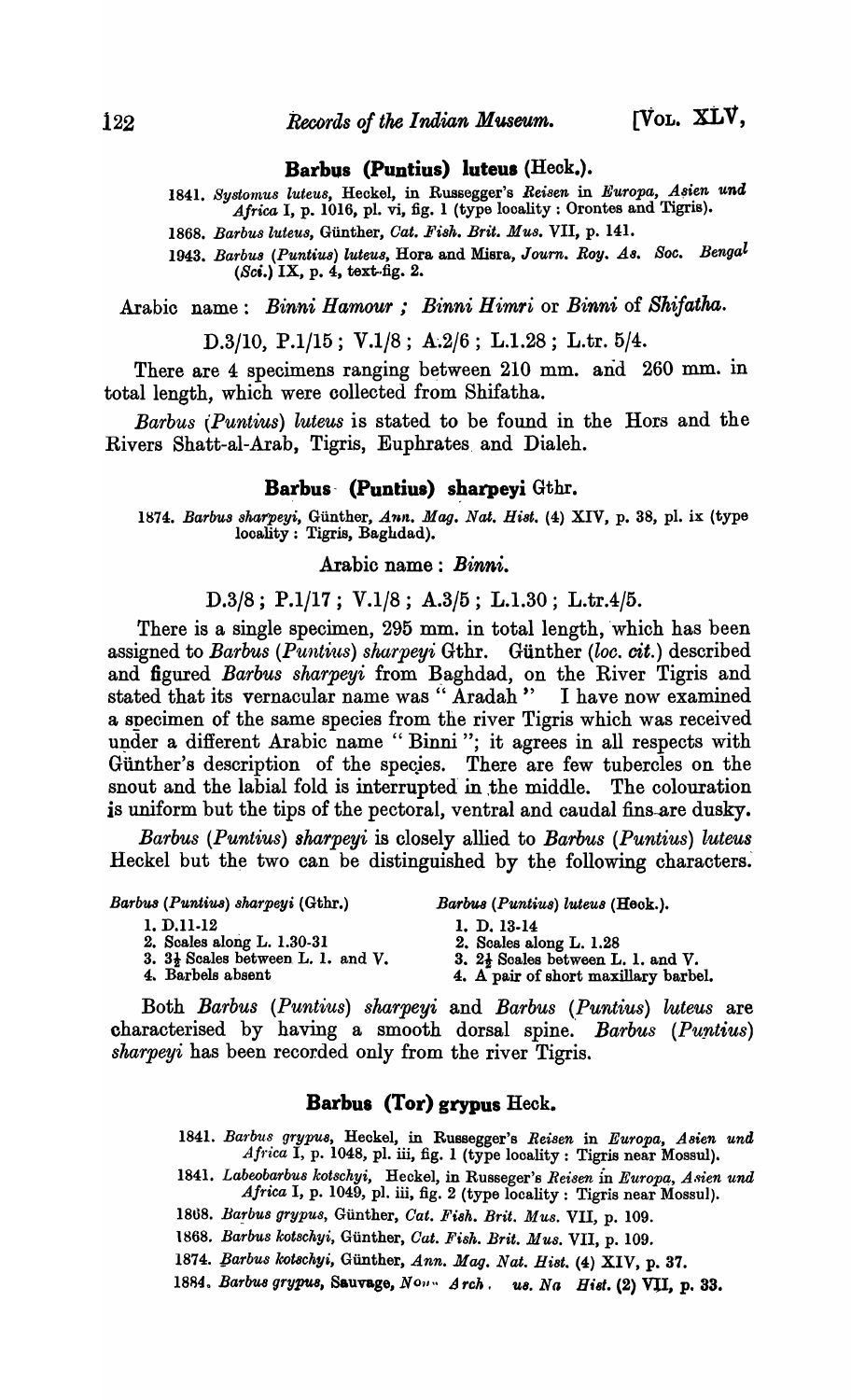## D.3/8; A.3/5; P.1/13; V.1/7; L.1.38; C.19.

Though in 1868, Gunther *(loc. cit.)* recognised *Barbus kotschyi* (Heckel) as a distinct species, he was doubtful about its validity. It is better to quote his words about *Barbus kotsckyi:* "This species is so closely allied to *B. grypus,* that we cannot help thinking that the labial lobes may prove to be not a character of specific value." Again in 1874 he *(loc. cit.)* wrote thus: *"Barbus Kotsckyi,* Heck., with which most probably *Barbus grypus* (Heck.) is identical." In 1884, Sauvage relegated *Barbus kotschyi* (Heckel) to the synonymy of *Basbus grypus* Heckel.

I have examined a single specimen, 317 mm. in total length, which was collected from the Tigris. Mr. Belayew sent a photograph of a specimen, 857 mm. in total length. J feel certain that the species from the Tigris under report is generically not different from a number of Indian species grouped under *Tor* Gray with *Oyprinus tor* Hamilton as the genotype. A full description of *Barbus grypus* Heckel from its type locality is given here.



TEXT-FIG. *2.-a.* Lateral view of *Barbus (Tor) grypus* Heck. : X 2/7 ; *b.* dorsal surface of the head of the same:  $\times 4/7$ ; c. ventral surface of the head of the same  $\times$  4/7; *d.* lateral view of *Alburnus scheitan* Heck.:  $\times$  4/7.

*Barbus grypus* is an elongated and sub cylindrical fish. The snout is pointed anteriorly and behind the anal fin the caudal peduncle becomes considerably narrow. The length of the head is greater than the depth of the body; it is contained 5·7 times in the total length and 4·8 times in the standard length. The depth of the body is contained  $1.05$  times in the length of the head. The diameter of the eye is contained 5 times in the length of head; 1·3 times in the length of snout; and 1·8 times in the interorbital distance. The least height of the caudal peduncle is contained 1.8 times in its length.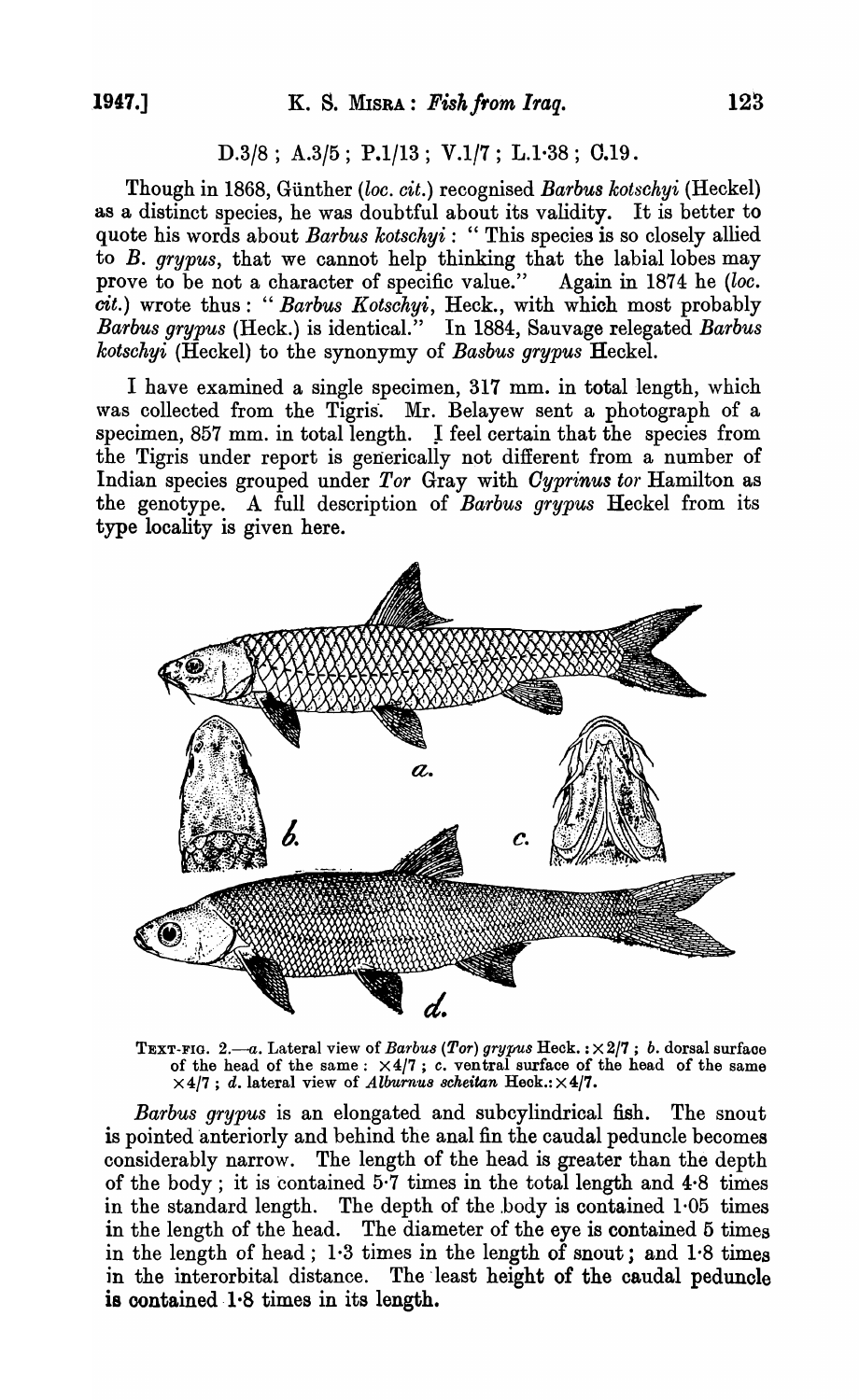The mouth is small; its gape does not extend to below the eyes. The lips are fleshy and continuous at the angles of the mouth; the posterior lip is produced into a median lobe and the post labial groove is continuous. There are two pairs of barbels. The rostral barbels are equal to the diameter of the eye. The maxillary barbels are contained 1-2 times in the diameter of the eye. The body is covered with large scales; there are 38 scales in longitudinal series along the lateral line;  $2\frac{1}{2}$  rows between the lateral line and the base of the pelvic fin;  $4\frac{1}{2}$  rows between the lateral line and the base of the dorsal fin; 12 scales before the dorsal fin and 12 round the caudal peduncle. There is a well developed scaly appendage in the axil of the pelvic fin.

The dorsal fin is slightly in advance of the pelvics and commences slightly nearer to the snout than the base of the caudal fin. The last dorsal spine is very strong, entire and bony; it is contained 1·3 times in the length of the head and  $1.2$  times in the depth of the body. The longest ray of the pectoral fin is nearly equal to the last dorsal spine. The pectoral fin is separated from the pelvics by a considerable distance. The longest ray of the anal fin is shorter than those of the dorsal, pectoral and pelvic. The caudal fin is deeply emarginate with both the lobes pointed.

*Barbus (Tor) grypus* Heckel has been recorded from the Tigris and the Euphrates.

| Standard length<br>$\ddot{\phantom{a}}$                                                                                      | 266.0           |
|------------------------------------------------------------------------------------------------------------------------------|-----------------|
| $\cdot$ .<br>$\ddot{\phantom{1}}$                                                                                            |                 |
| Length of head<br>. .<br>. .<br>$\bullet$<br>$\ddot{\phantom{0}}$                                                            | 55.0            |
| Height of head at occipit<br>$\bullet$<br>$\cdot$ .<br>$\ddot{\phantom{0}}$                                                  | 34.5            |
| Width of head<br>$\ddot{\phantom{a}}$<br>$\ddot{\phantom{a}}$<br>$\ddot{\phantom{a}}$<br>$\ddot{\phantom{a}}$                | 33.5            |
| Diameter of eye<br>$\ddot{\phantom{a}}$<br>$\ddot{\phantom{a}}$<br>$\bullet$<br>$\ddot{\phantom{a}}$<br>$\ddot{\phantom{0}}$ | 11 <sub>0</sub> |
| Length of snout<br>. .<br>$\ddot{\phantom{0}}$<br>$\ddot{\phantom{a}}$<br>$\ddot{\phantom{0}}$<br>$\bullet$                  | 15.3            |
| Interorbital width<br>. .<br>$\bullet$ $\bullet$<br>$\ddot{\phantom{0}}$<br>$\ddot{\phantom{a}}$                             | $20-0$          |
| Depth of body<br>. .<br>$\ddot{\phantom{a}}$<br>$\bullet$<br>$\ddot{\phantom{a}}$<br>$\bullet$                               | 52.0            |
| Width of body<br>. .<br>. .<br>$\bullet$<br>$\bullet$                                                                        | $32-5$          |
| Length of caudal peduncle<br>$\ddot{\phantom{0}}$<br>$\ddot{\phantom{0}}$                                                    | 45.0            |
| Least height of caudal peduncle<br>$\ddot{\phantom{a}}$<br>$\ddot{\phantom{0}}$<br>$\cdot$ $\cdot$                           | 25.0            |
| Longest ray of dorsal fin<br>$\ddot{\phantom{0}}$<br>$\bullet$                                                               | 44.0            |
| Length of dorsal spine<br>$\ddot{\phantom{a}}$<br>$\bullet$<br>$\ddot{\phantom{0}}$                                          | 41.0            |
| Longest ray of pectoral fin<br>$\ddot{\phantom{a}}$<br>$\ddot{\phantom{0}}$<br>$\ddot{\phantom{0}}$<br>$\bullet$             | $40-0$          |
| Longest ray of pelvic fin<br>$\ddot{\phantom{0}}$<br>$\bullet$                                                               | $38 - 0$        |
| Longest ray of anal fin<br>$\ddot{\phantom{a}}$<br>$\cdot$ .<br>$\bullet\bullet$<br>$\bullet$                                | $36 - 0$        |
| Length of rostral barbel<br>$\ddot{\phantom{0}}$<br>$\ddot{\phantom{a}}$<br>$\ddot{\phantom{0}}$                             | $11-0$          |
| Length of maxillary barbel<br>$\ddot{\phantom{0}}$<br>$\bullet$<br>$\ddot{\phantom{a}}$<br>$\bullet$                         | 14.0            |
| No. of scales along L. 1.<br>$\ddot{\phantom{a}}$<br>$\bullet$                                                               | 38              |
| No. of scales between L. 1. and V.<br>. .<br>$\bullet$                                                                       | $2\frac{1}{2}$  |
| No. of predorsal scales<br>$\ddot{\phantom{a}}$<br>$\ddot{\phantom{a}}$<br>$\ddot{\phantom{0}}$<br>$\bullet$                 | 12              |
| No. of scales round caudal peduncle<br>$\ddot{\phantom{0}}$<br>$\bullet$<br>tre                                              | 12              |

#### *Measurements in millimetres and scale counts.*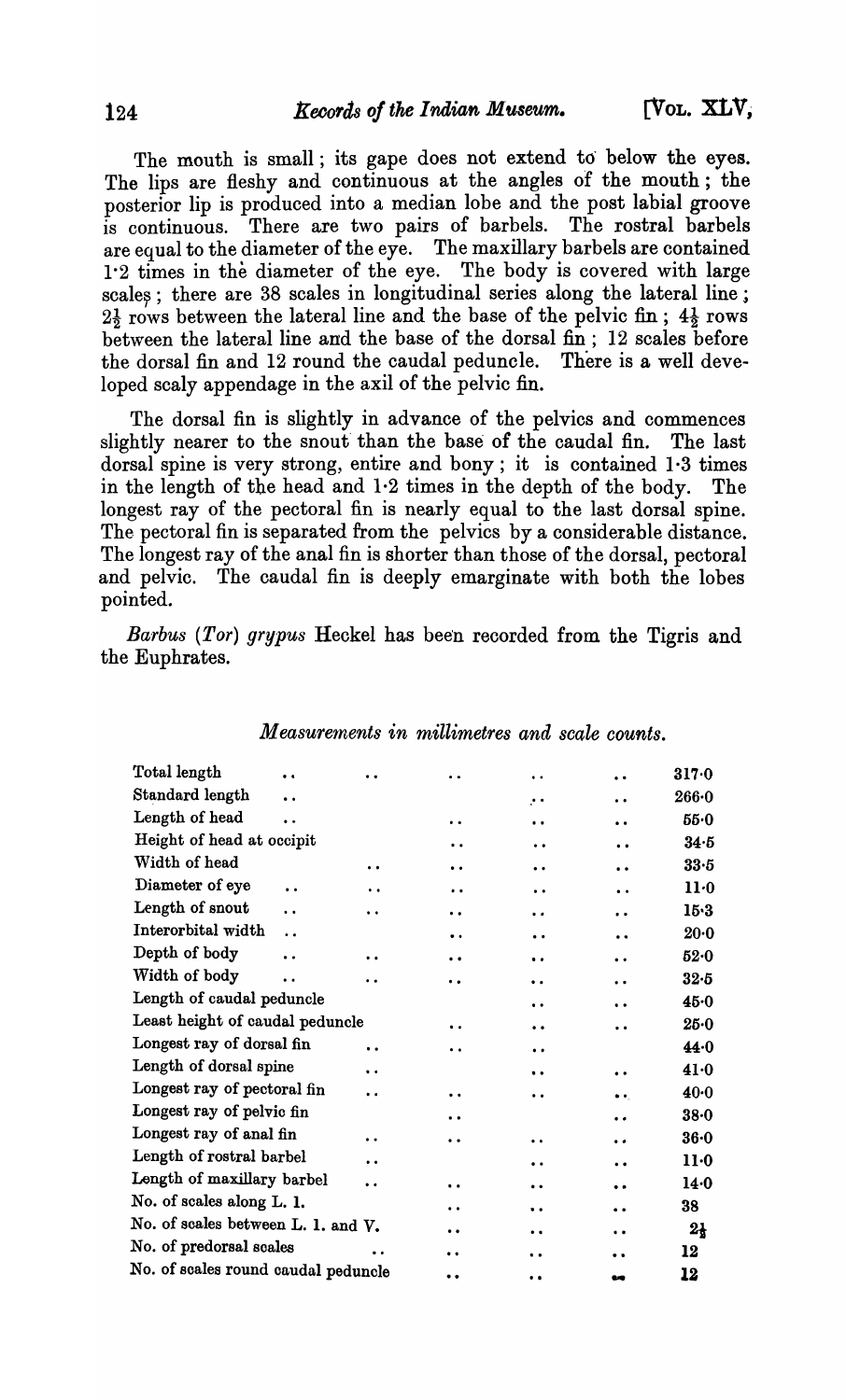#### **Tachysurus thalassinu** (**Regipt**).

1837. Bagrus thalassinus, Rüppell, *Neue Wirbelth., Fische*, p. 75, pl. 22, fig. (type locality: Massaua, Red Sea).

1877. Arius thalassinus, Day, Fish-India, p. 463, pl. civ, fig. 4 and pl. vvi, fig. 1.

*1887. Arius thalassinus,* Boulenger, *Proc. Zool. Soc. London,* p. 665 (Muscat).

1938. Tachysurus thalassinus, Fowler, List Fish. Malaya, p. 50.

## Arabic name: *Tchim.*

There is a single specimen, 260 mm. in total length, of *Tachysurus* thalassinus from Hor-el-Hammar Lake. Mr. Belayew sent photographs of two much larger specimens. Besides the produced and pointed snout, this specimen differs from *forma typica* in the shorter maxillary, outer and inner mandibular barbels and the presence of granulations on the snout as had been observed by Boulenger *(loc. cit.)* in his specimens from Muscat. These differences would seem to be sufficiently significant for the recognition of varietal differences, but since I have only a single specimen, I refrain from giving it a new name. The species is said to attain a large size and is distributed from the Red Sea through the Arabian sea, India, to the Malay Archipelago and beyond. It is known to ascend tidal rivers; and has been recorded for the first time from the Hor-el-Hammar Lake, Iraq.

#### **Strongylura strongylura (van** Hass.).

*1823. Belone strongylura,* van Hasselt, *Alegemein Konst-en-Letterb.* I, p. 131 (type locality: Batavia, Java).

- 1877. *Belone strongylura, Day, Fish. India,* p. 512, pl. cxviii, fig. 6.
- *1922. TyWSUTUs strongylura,* Weber and de Beaufort, *Fish. Indo-Austral. Archipel.* IV, p. 121.
- *1938. Strongylura strongylura,* Fowler, *List lj'ish. Malaya,* p. 73.

#### Arabic name: *Mahiyat-en-Nebi.*

*Strongylura strongylura* is represented by a single specimen, 437 mm. in total length, which was collected from the Hor-el-Hammar Lake. Mr. Belayew sent the photograph of a specimen about 584 mm. in total length. There is a round bluish-black spot in the centre near the root of the caudal fin. This species attains  $2$  feet or more in length; and is known from seas, estuaries and tidal rivers of India, Burma, Ceylon, Malay Peninsula, Malay Archipelago, Siam, Cochin China, Formosa and North Australia. The species has been recorded for the first time from Iraq.

## **Synaptura orientalis** (Bl. Schn.).

1801. Pleuronectes orientalis, Bloch and Schneider, Syst. Ichth., p. 157 (type locality: Tranquebar).

*1877. Synaptura orientalis,* Day, *Fish. India,* p. 429, pI. xoiii, fig. 4, pl. xciv, fig. 2. *1928. Brachirus orientalis,* Norman, *Ree. Ind. Mus.* XXX, p. 179, text-fig. 3.

Arabic name: *Mislak.* 

Synaptura orientalis is represented by a single specimen, 222 mm. in total length, which was collected from that portion of the Hor-el-Hammar Lake which is under tidal influence. The species coming from the Persian Gulf passes the summer in the Hor-el-Hammar Lake and returns in the autumn to the Persian Gulf through the river Shat-el-Arab.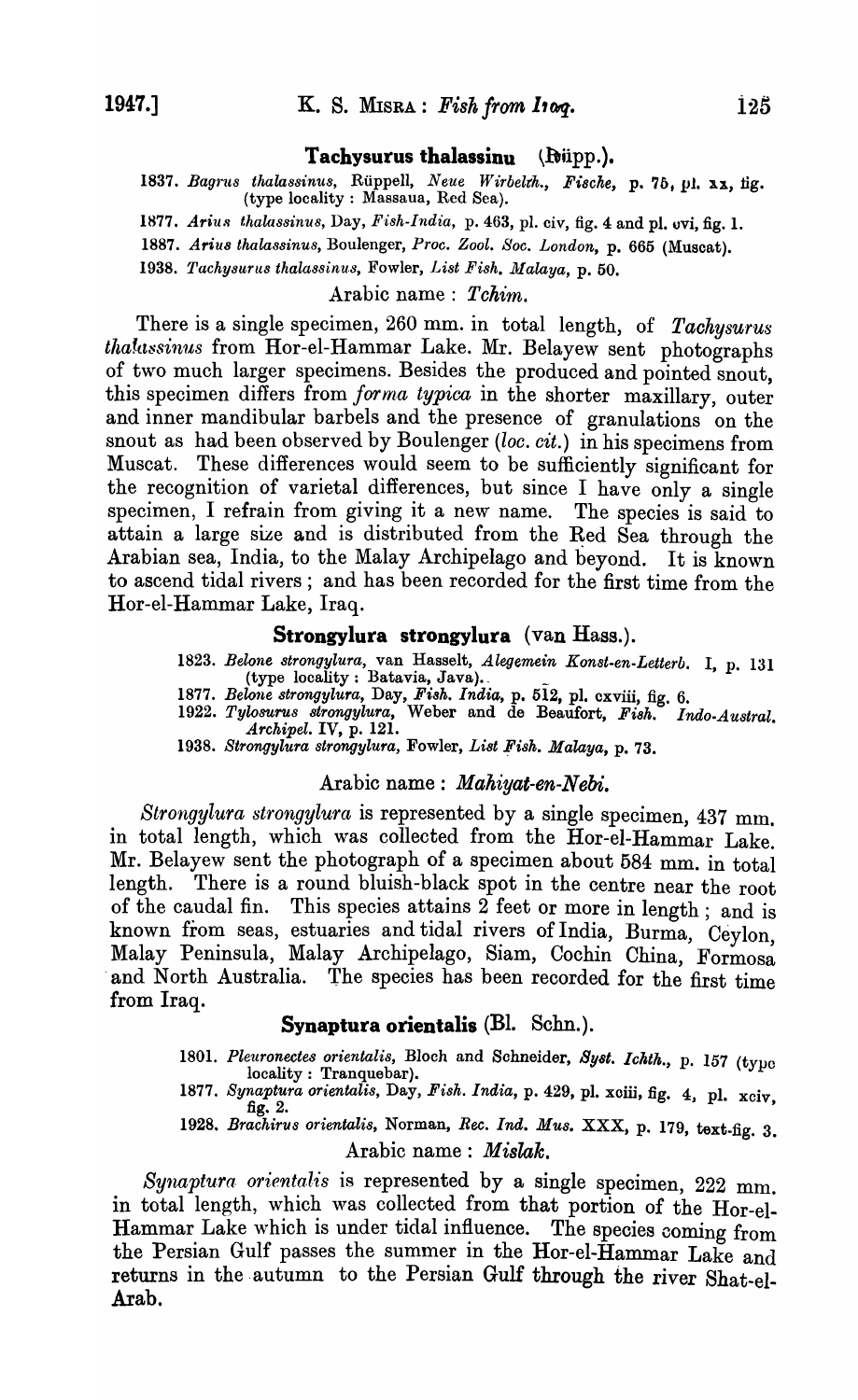According to Norman *(loc. cit.),* it attains upto 240 mm. in total length. Synaptura orientalis is distributed from the Persian Gulf, through the Malay Peninsula and Malay Archipelago to China and Australia.

# Mugil (Liza) hishni Misra.

*1943. Mugil (Liza) hishni,* Misra, *Journ. Roy. As. Soc. Bengal (Sci.)* IX, p. 10, text fig. 5 (type locality: Ri vers and Hors Iraq).

#### Arabic name: *Hiskni* or *Hasknoun.*

There are 7 specimens of *Mugil (Liza) hishni* ranging between 96 mm. and 140 mm. in total length which were collected from the channels of Shifatha, which are connected with the Euphrates river through the Habbaniyah Lake and Bahroul-Melah Depression. These agree in all respects with my previous description of the species. The species is distributed in the Rivers and Hors, Iraq.

# Chondroplites chinensis (Euphras.).

*1788. Stromateus chinensi8,* Euphrasen, *Vat. Akad. Nya Handl. Stockholm* IX, p. 49, pl. ix.

*1876. Stromateus 8inensis,* Day, *Fish. India,* p. 246. pl. liC, fig. 6.

*1938. Ghondroplitea chinensis,* Fowler, *List Fish. Malaya,* p. 115.

# Arabic name: *Zoubeidae.*

There is a single specimen, 240 mm. in total length, of *Chondroplites chinensis* from the Hor-el-Hammar Lake. This fish is good eating; ascends estuaries; and is found in the seas of India, Malay Archipelago and China. *Okondroplites chinensis* has been recorded for the first time from Iraq.

# Pampus argenteus (Euphras.).

1788. Stromateus argenteus, Euphrasen, Vet. Akad. Nya Handl. Stockholm IX. p. 53, pl. ix.

*1875. Stromateua cinereus,* Day, *Fish. India,* p. 247, pl. lili, fig. 3. 1938. *Pam pus argenteus,* Fowler, *List Fish. Malaya,* p. 115.

#### Arabic name: *Zoubeidi.*

There is a single specimen about 225 mm. in total length which has been assigned to *Pampus argenteus* (Euphrasen); this was collected from the portion of Hor-el-Hammar Lake which is under tidal influence. The fish is much esteemed as food, and attains at least a foot in length. *Pampus argenteus* is distributed in the seas of India to the Malay Archipelago and beyond; and has been recorded for the first time from Iraq.

### Pomadasys argyreus  $(C, V)$ .

- 1833. Pristipoma argyreus, Cuvier and Valenciennes, *Hist. Nat. Poiss.* IX, p. 485 (type locality: Coromandel).
- *1875. Pristipoma guoraca,* Day, *Fi8h. India,* p. 75, pl. xx, fig. 1.
- 1936. Pomadasys argyreus, Weber and de Beaufort, Fish. Indo-Austral. Ar*ch.peL.* VIT, p. 406.